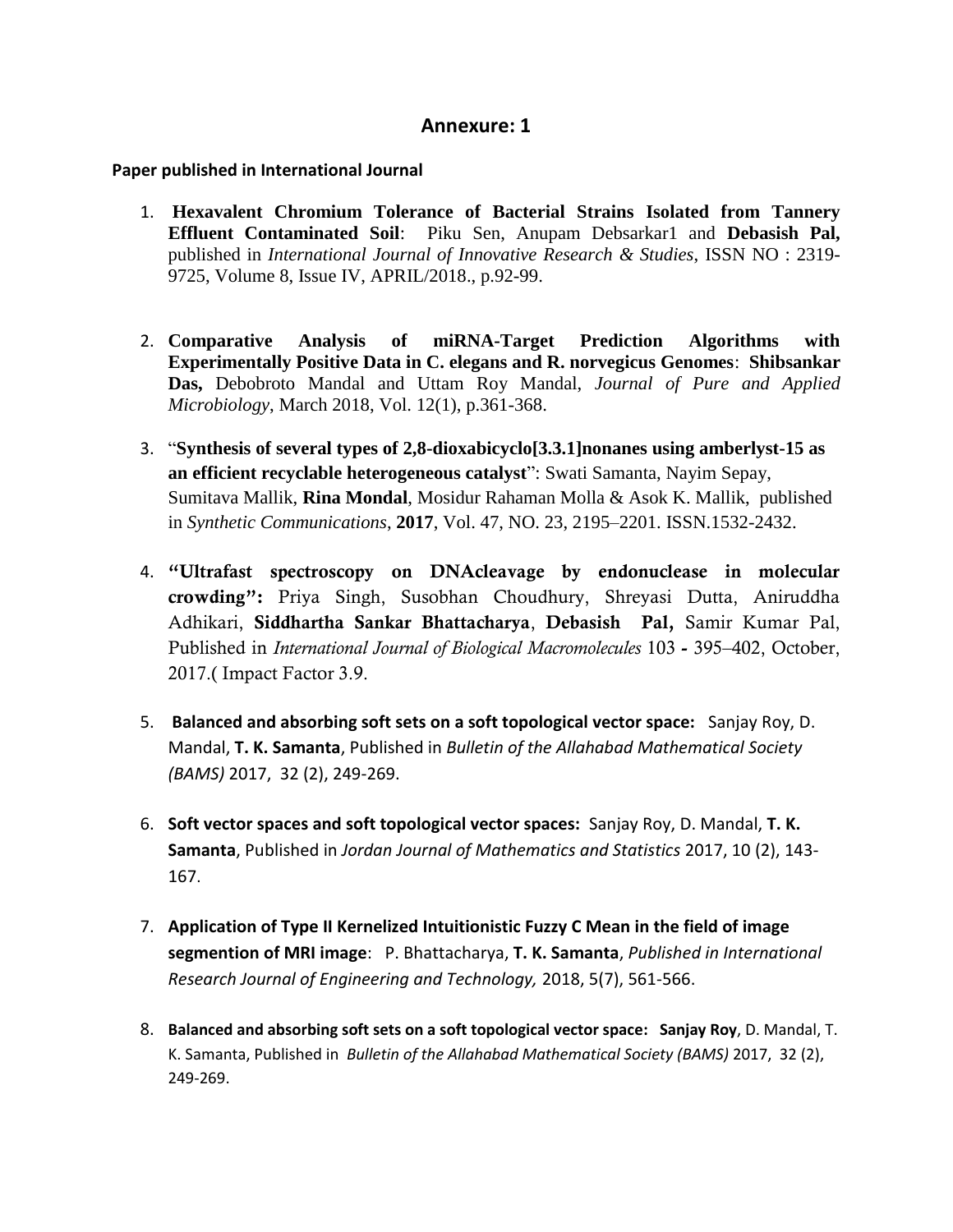9. **Soft vector spaces and soft topological vector spaces: Sanjay Roy**, D. Mandal, T. K. Samanta, Published in *Jordan Journal of Mathematics and Statistics* 2017, 10 (2), 143-167.

## **Paper published in Institutional Journal**

- 1. **'China- Pakistan Economic Corridor'- an assessment**: Dr. Tuhina Sarkar, accepted for publication in Rabindra Bharati Journal of Political Science, ISSN 2393-8218 (2018, forthcoming).
- 2. **Protibhasbad Ki O Kano**: Dr. Aditi Bhattacharya, accepted for Publication in Darshan Biksha, Jadavpur University Journal of Department of Philosophy,
- **3. In Search of True Nature of Pure Bliss and Ultimate Reality**: **Advaita Vedantic Approach:** Chinmoy Sarkar, Published in UTTARAN: An Academic Journal of Maharaja Manindra Chandra College, ISSN-2395-2415, Vol-5,2017.

## **Chapter in Books**

- 1. Title of the chapter: The Doklam Imbroglio: A Factor in India- China Relations, Dr. TUHINA SARKAR in **"India in the New Global Order: The Changing Contours of Her Foreign Policy**," edited by Dr. Raj Kumar Kothari & Dr. Anil Kumar Mohapatra ( 2018, forthcoming).
- 2. Title of the chapter: Rabindra Anubhobe Cholochchitra, Dr. MOMOTAJ BEGAM in **Rabindranath O Ganamadhyam, Edited by Ayantika Ghosh, September, 2017, ISBN-978-93-83590-57-5.**

# **Paper presented in International Seminar**

- 1. **Current Status of medicinal plants diversity and focus on conservation strategies in the dry deciduous forest areas of Jhargram district, West Bengal, India**: Dr. Pijush Kanti Das, paper presented in International Seminar, XXVII ANNUAL CONFERENCE OF INDIAN ASSOCIATION FOR ANGIOSPERM TAXONOMY & INTERNATIONAL SYMPOSIUM ON **"PLANT SYSTEMATICS: PRIORITIES AND CHALLENGES**" November 10-12, 2017, Delhi University Botanical Society, Department of Botany,University of Delhi, Delhi.
- 2. **Bhagini Nivedita: Nari Jiboner Disha:** Dr. Momotaj Begam, Paper Presented in Two Days International Seminar on **Sister Nivedita- The Then Perspective And The Present Perspective In India: A Comparison** on 27-28 October, 2017 at Jadavpur University, Kolkata.